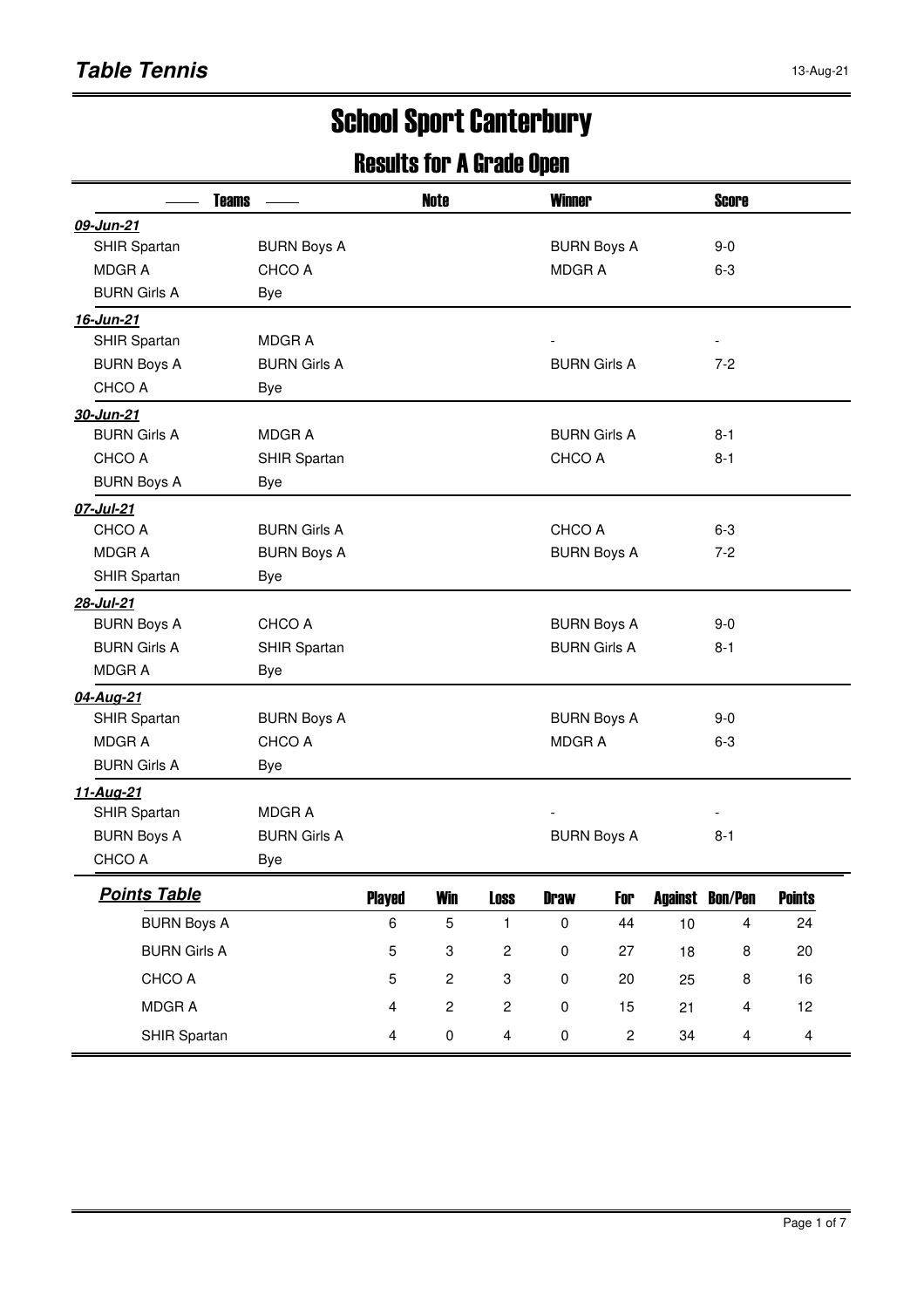### Results for B Grade Open

| <b>Teams</b>        |                     | <b>Note</b> | <b>Winner</b>       | <b>Score</b> |
|---------------------|---------------------|-------------|---------------------|--------------|
| 09-Jun-21           |                     |             |                     |              |
| <b>BURN Mixed B</b> | <b>ROLL Grey</b>    |             | <b>BURN Mixed B</b> | $6-3$        |
| CHCO B3             | STAC B <sub>2</sub> |             | STAC <sub>B2</sub>  | $9 - 0$      |
| <b>LINC Yellow</b>  | CASH Jnr Boys       |             | CASH Jnr Boys       | $7-2$        |
| STAC <sub>B1</sub>  | RICC C              |             | STAC <sub>B1</sub>  | <b>WBD</b>   |
| <b>ROLL Blue</b>    | STBD Y10/11 Red     |             | <b>ROLL Blue</b>    | $6 - 3$      |
| CHCO B1             | <b>BURN Boys B</b>  |             | CHCO B1             | $7-2$        |
| 16-Jun-21           |                     |             |                     |              |
| RICC C              | CHCO B3             |             | RICC C              | $6 - 3$      |
| CASH Jnr Boys       | <b>ROLL Grey</b>    |             | CASH Jnr Boys       | $9 - 0$      |
| STAC B <sub>2</sub> | <b>BURN Mixed B</b> |             | <b>BURN Mixed B</b> | $7-2$        |
| STBD Y10/11 Red     | <b>LINC Yellow</b>  |             | STBD Y10/11 Red     | $9 - 0$      |
| <b>BURN Boys B</b>  | STAC B1             |             | <b>BURN Boys B</b>  | $7-2$        |
| CHCO B1             | <b>ROLL Blue</b>    |             | CHCO B1             | $9 - 0$      |
| 30-Jun-21           |                     |             |                     |              |
| <b>LINC Yellow</b>  | CHCO <sub>B1</sub>  |             | CHCO B1             | $8 - 1$      |
| STAC <sub>B2</sub>  | RICC C              |             | STAC <sub>B2</sub>  | $7-2$        |
| <b>ROLL Grey</b>    | STBD Y10/11 Red     |             | STBD Y10/11 Red     | $7-2$        |
| CHCO B3             | <b>BURN Boys B</b>  |             | <b>BURN Boys B</b>  | $7-2$        |
| <b>BURN Mixed B</b> | CASH Jnr Boys       |             | CASH Jnr Boys       | $9 - 0$      |
| STAC B1             | <b>ROLL Blue</b>    |             | STAC B1             | $7-2$        |
| 07-Jul-21           |                     |             |                     |              |
| STAC <sub>B1</sub>  | <b>LINC Yellow</b>  |             | STAC <sub>B1</sub>  | $9 - 0$      |
| STBD Y10/11 Red     | CASH Jnr Boys       |             | CASH Jnr Boys       | $7-2$        |
| <b>BURN Boys B</b>  | STAC <sub>B2</sub>  |             | <b>BURN Boys B</b>  | $9 - 0$      |
| CHCO B1             | <b>ROLL Grey</b>    |             | CHCO B1             | $8 - 1$      |
| <b>ROLL Blue</b>    | CHCO B3             |             | <b>ROLL Blue</b>    | $8 - 1$      |
| RICC C              | <b>BURN Mixed B</b> |             | <b>BURN Mixed B</b> | <b>WBD</b>   |
| 28-Jul-21           |                     |             |                     |              |
| STAC B <sub>2</sub> | <b>ROLL Blue</b>    |             | <b>ROLL Blue</b>    | $9-0$        |
| RICC C              | <b>BURN Boys B</b>  |             | <b>BURN Boys B</b>  | $9-0$        |
| CASH Jnr Boys       | CHCO B1             |             | CHCO B1             | $7-2$        |
| <b>BURN Mixed B</b> | STBD Y10/11 Red     |             | STBD Y10/11 Red     | $8 - 1$      |
| <b>ROLL Grey</b>    | STAC B1             |             | STAC B1             | $8 - 1$      |
| CHCO B3             | <b>LINC Yellow</b>  |             | CHCO B3             | $7-2$        |
| 04-Aug-21           |                     |             |                     |              |
| CHCO B1             | STBD Y10/11 Red     |             | CHCO B1             | $9-0$        |
| <b>BURN Boys B</b>  | <b>BURN Mixed B</b> |             | <b>BURN Boys B</b>  | <b>WBD</b>   |
| <b>ROLL Blue</b>    | RICC C              |             | <b>ROLL Blue</b>    | $9-0$        |
| STAC B1             | CASH Jnr Boys       |             | STAC B1             | $6 - 3$      |
| <b>LINC Yellow</b>  | STAC B <sub>2</sub> |             | STAC <sub>B2</sub>  | $6 - 3$      |
| CHCO B3             | <b>ROLL Grey</b>    |             | <b>ROLL Grey</b>    | $7-2$        |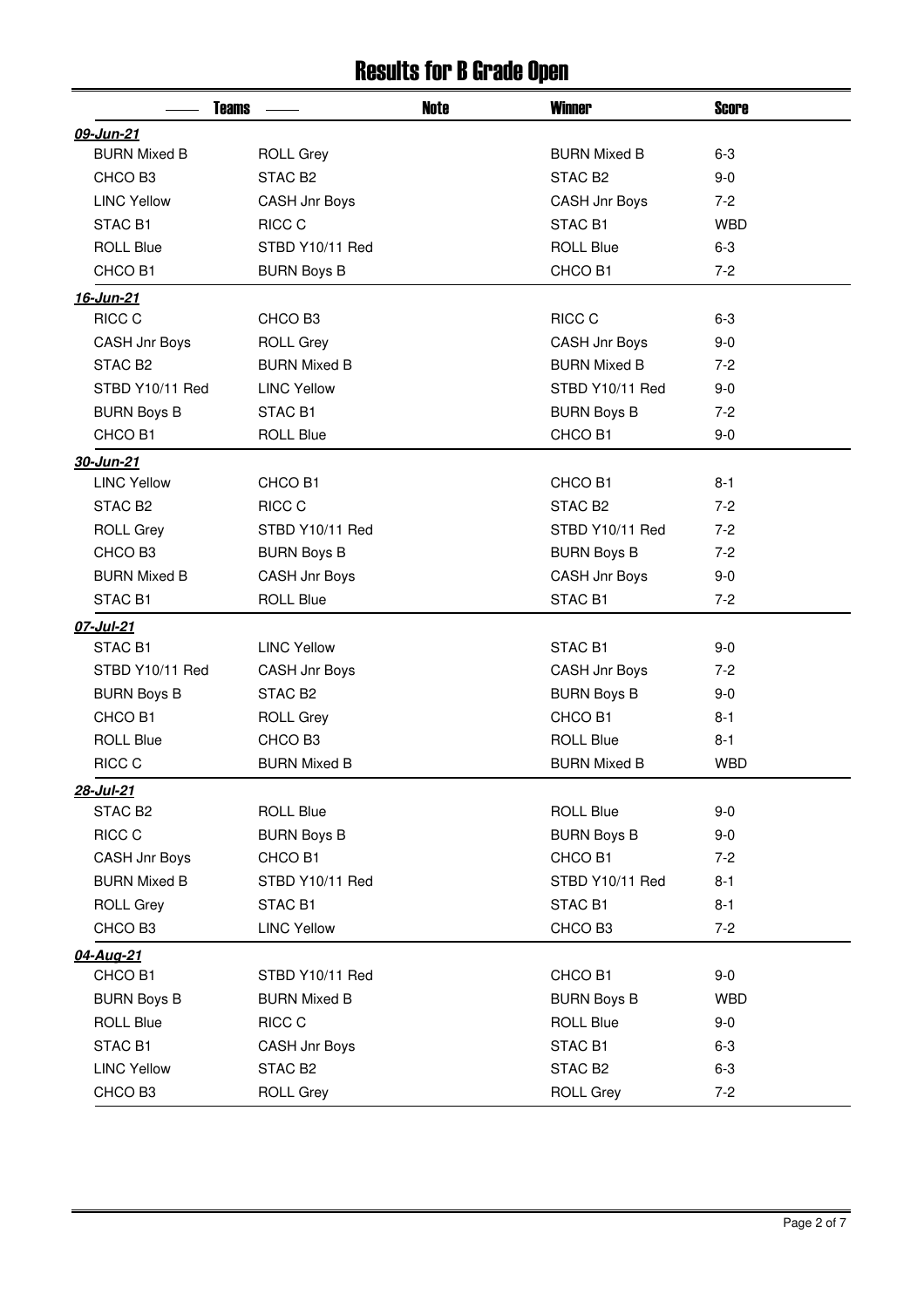| <u>11-Aug-21</u>    |                     |                |                |                |                    |               |         |                |               |  |
|---------------------|---------------------|----------------|----------------|----------------|--------------------|---------------|---------|----------------|---------------|--|
| <b>BURN Boys B</b>  | <b>ROLL Blue</b>    |                |                |                | <b>ROLL Blue</b>   |               |         | $7-2$          |               |  |
| <b>BURN Mixed B</b> | CHCO B1             |                |                |                | CHCO B1            |               |         | $9-0$          |               |  |
| STBD Y10/11 Red     | STAC <sub>B1</sub>  |                |                |                | STAC <sub>B1</sub> |               |         | $8 - 1$        |               |  |
| RICC C              | <b>LINC Yellow</b>  |                |                |                | <b>LINC Yellow</b> |               |         | $7 - 2$        |               |  |
| CASH Jnr Boys       | CHCO B3             |                |                |                |                    | CASH Jnr Boys |         | $8 - 1$        |               |  |
| <b>ROLL Grey</b>    | STAC B <sub>2</sub> |                |                |                | <b>ROLL Grey</b>   |               |         | $8 - 1$        |               |  |
| <b>Points Table</b> |                     | <b>Played</b>  | <b>Win</b>     | <b>Loss</b>    | <b>Draw</b>        | For           | Against | <b>Bon/Pen</b> | <b>Points</b> |  |
| CHCO B1             |                     | $\overline{7}$ | $\overline{7}$ | $\mathbf 0$    | $\mathbf 0$        | 57            | 6       | 0              | 28            |  |
| STAC <sub>B1</sub>  |                     | 7              | 6              | 1              | $\pmb{0}$          | 49            | 14      | 0              | 24            |  |
| CASH Jnr Boys       |                     | 7              | 5              | $\overline{c}$ | $\mathbf 0$        | 45            | 18      | $\mathbf 0$    | 20            |  |
| <b>BURN Boys B</b>  |                     | 7              | 5              | $\overline{c}$ | $\pmb{0}$          | 45            | 18      | 0              | 20            |  |
| <b>ROLL Blue</b>    |                     | 7              | 5              | $\mathbf{2}$   | $\pmb{0}$          | 41            | 22      | 0              | 20            |  |
| STBD Y10/11 Red     |                     | 7              | 3              | $\overline{4}$ | $\pmb{0}$          | 30            | 33      | 0              | 12            |  |
| STAC B <sub>2</sub> |                     | 7              | 3              | $\overline{4}$ | $\pmb{0}$          | 25            | 38      | 0              | 12            |  |
| <b>BURN Mixed B</b> |                     | $\overline{7}$ | 3              | $\overline{4}$ | $\pmb{0}$          | 14            | 40      | 0              | 12            |  |
| <b>ROLL Grey</b>    |                     | $\overline{7}$ | $\overline{c}$ | 5              | $\pmb{0}$          | 22            | 41      | 0              | 8             |  |
| CHCO B3             |                     | $\overline{7}$ | $\mathbf{1}$   | 6              | $\mathbf 0$        | 16            | 47      | $\mathbf 0$    | 4             |  |
| <b>LINC Yellow</b>  |                     | $\overline{7}$ | $\mathbf{1}$   | 6              | $\pmb{0}$          | 15            | 48      | $\mathbf 0$    | 4             |  |
| RICC C              |                     | $\overline{7}$ | $\mathbf{1}$   | 6              | $\mathbf 0$        | 10            | 44      | $\mathbf 0$    | 4             |  |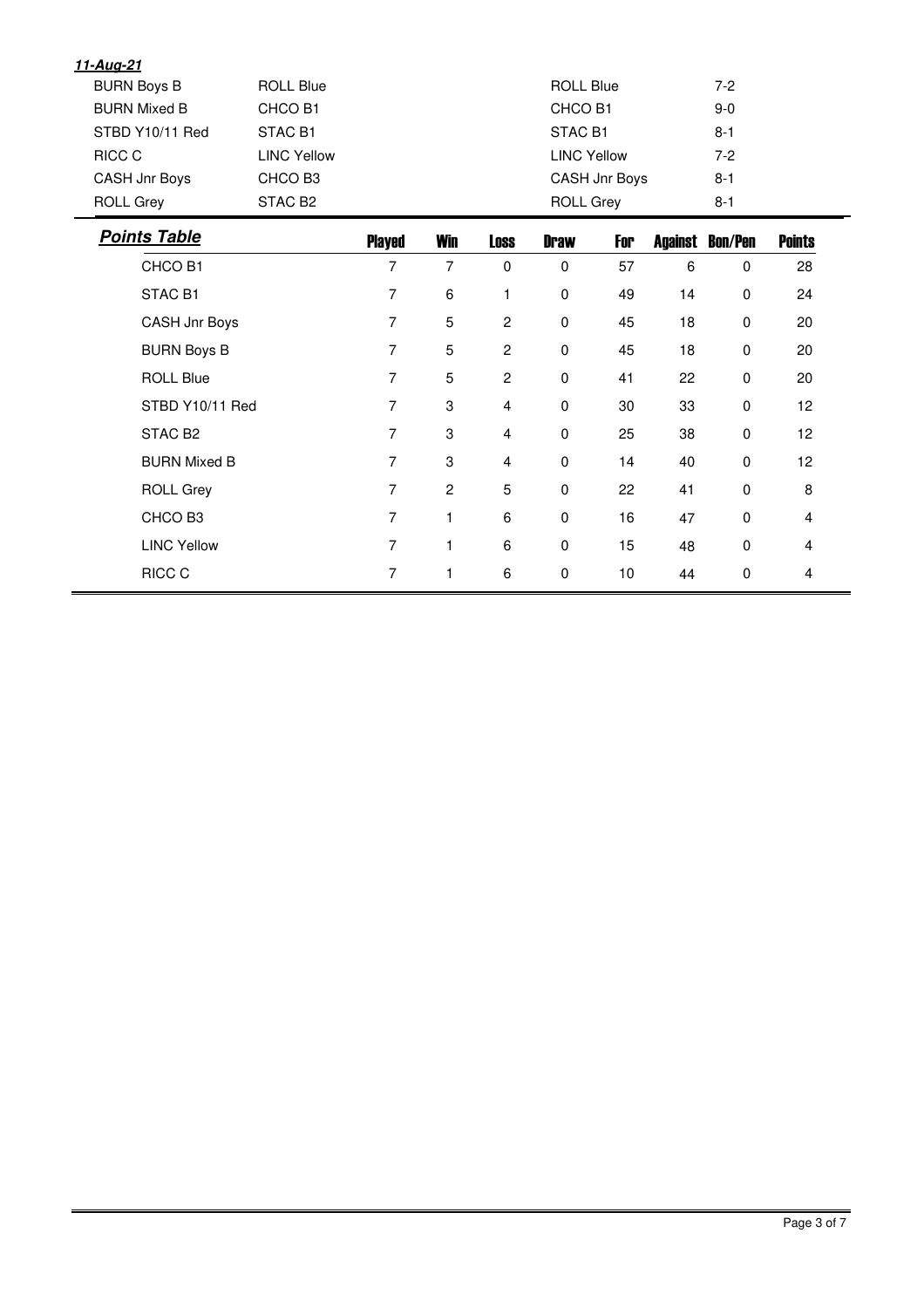## Results for C Grade Div 1 Open

| <b>Teams</b>        |                     | Note | <b>Winner</b>       | <b>Score</b> |
|---------------------|---------------------|------|---------------------|--------------|
| 09-Jun-21           |                     |      |                     |              |
| <b>BURN Boys C</b>  | <b>LINC Umber</b>   |      | Draw                | $3-3$        |
| CHCO <sub>C3</sub>  | <b>ROLL Purple</b>  |      | <b>ROLL Purple</b>  | $7-2$        |
| CHCO B <sub>2</sub> | STBD Y9/10 Black    |      | CHCO B <sub>2</sub> | $8 - 1$      |
| <b>MDGRB</b>        | CHCO <sub>C4</sub>  |      | <b>MDGRB</b>        | $9-0$        |
| 16-Jun-21           |                     |      |                     |              |
| CHCO <sub>C4</sub>  | CHCO <sub>C3</sub>  |      | CHCO <sub>C3</sub>  | $7-2$        |
| STBD Y9/10 Black    | <b>LINC Umber</b>   |      | <b>LINC Umber</b>   | $9-0$        |
| <b>ROLL Purple</b>  | <b>BURN Boys C</b>  |      | <b>BURN Boys C</b>  | $6 - 3$      |
| <b>MDGRB</b>        | CHCO B <sub>2</sub> |      | <b>MDGRB</b>        | $8 - 1$      |
| 30-Jun-21           |                     |      |                     |              |
| CHCO <sub>C3</sub>  | CHCO B <sub>2</sub> |      | CHCO <sub>C3</sub>  | <b>WBD</b>   |
| <b>ROLL Purple</b>  | CHCO <sub>C4</sub>  |      | <b>ROLL Purple</b>  | $9-0$        |
| <b>LINC Umber</b>   | <b>MDGRB</b>        |      | <b>MDGRB</b>        | $8 - 1$      |
| <b>BURN Boys C</b>  | STBD Y9/10 Black    |      | <b>BURN Boys C</b>  | $7 - 2$      |
| 07-Jul-21           |                     |      |                     |              |
| <b>MDGRB</b>        | STBD Y9/10 Black    |      | STBD Y9/10 Black    | <b>WBD</b>   |
| CHCO C4             | <b>BURN Boys C</b>  |      | <b>BURN Boys C</b>  | $9-0$        |
| CHCO B <sub>2</sub> | <b>ROLL Purple</b>  |      | <b>ROLL Purple</b>  | <b>WBD</b>   |
| CHCO <sub>C3</sub>  | <b>LINC Umber</b>   |      | <b>LINC Umber</b>   | $9-0$        |
| 28-Jul-21           |                     |      |                     |              |
| CHCO <sub>C4</sub>  | CHCO B <sub>2</sub> |      | CHCO B <sub>2</sub> | $9-0$        |
| <b>BURN Boys C</b>  | <b>MDGRB</b>        |      | <b>MDGRB</b>        | $7 - 2$      |
| STBD Y9/10 Black    | CHCO <sub>C3</sub>  |      | STBD Y9/10 Black    | $6-3$        |
| <b>LINC Umber</b>   | <b>ROLL Purple</b>  |      | <b>ROLL Purple</b>  | $8 - 1$      |
| 04-Aug-21           |                     |      |                     |              |
| <b>ROLL Purple</b>  | STBD Y9/10 Black    |      | STBD Y9/10 Black    | $7 - 2$      |
| CHCO <sub>C3</sub>  | <b>MDGRB</b>        |      | <b>MDGRB</b>        | $8 - 1$      |
| <b>LINC Umber</b>   | CHCO <sub>C4</sub>  |      | <b>LINC Umber</b>   | $9-0$        |
| CHCO <sub>B2</sub>  | <b>BURN Boys C</b>  |      | CHCO B <sub>2</sub> | $9-0$        |
| 11-Aug-21           |                     |      |                     |              |
| <b>MDGRB</b>        | <b>ROLL Purple</b>  |      | <b>MDGRB</b>        | $7 - 2$      |
| CHCO B <sub>2</sub> | <b>LINC Umber</b>   |      | CHCO B <sub>2</sub> | $8 - 1$      |
| <b>BURN Boys C</b>  | CHCO <sub>C3</sub>  |      | <b>BURN Boys C</b>  | $9-0$        |
| STBD Y9/10 Black    | CHCO <sub>C4</sub>  |      | STBD Y9/10 Black    | $9-0$        |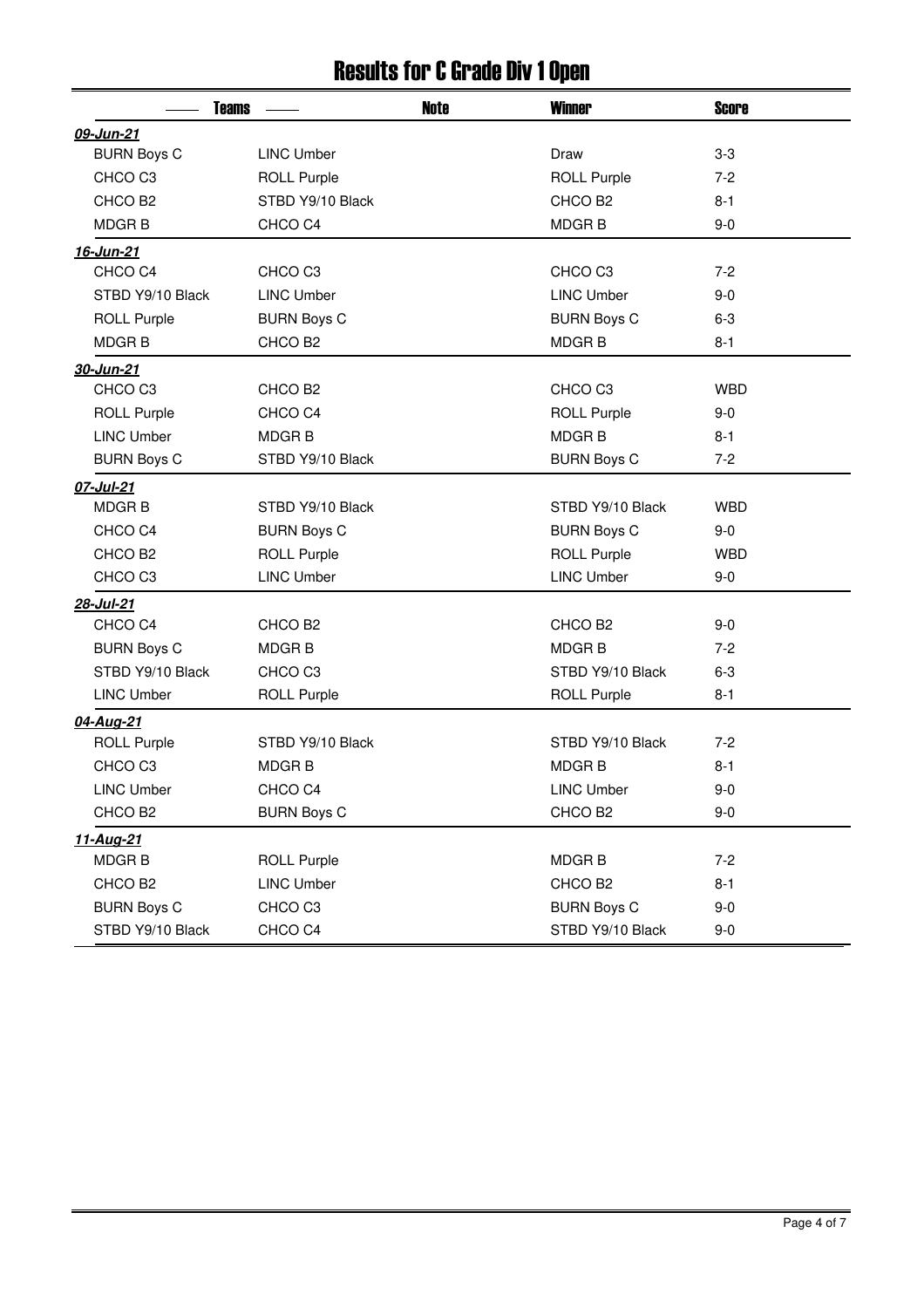| <b>Points Table</b> | <b>Played</b> | <b>Win</b> | <b>Loss</b> | <b>Draw</b> | For |    | <b>Against Bon/Pen</b> | <b>Points</b> |
|---------------------|---------------|------------|-------------|-------------|-----|----|------------------------|---------------|
| <b>MDGRB</b>        | 7             | 6          |             | $\mathbf 0$ | 47  | 16 | 0                      | 24            |
| <b>BURN Boys C</b>  | 7             | 4          | 2           |             | 36  | 24 | 0                      | 18            |
| CHCO B <sub>2</sub> | 7             | 4          | 3           | $\mathbf 0$ | 35  | 19 | 0                      | 16            |
| <b>ROLL Purple</b>  | 7             | 4          | 3           | $\mathbf 0$ | 31  | 23 | 0                      | 16            |
| STBD Y9/10 Black    | 7             | 4          | 3           | $\mathbf 0$ | 34  | 29 | 0                      | 16            |
| <b>LINC Umber</b>   | 7             | 3          | 3           |             | 33  | 27 | 0                      | 14            |
| CHCO <sub>C3</sub>  | 7             | 2          | 5           | 0           | 22  | 41 | 0                      | 8             |
| CHCO <sub>C4</sub>  | 7             | 0          | 7           | 0           | 2   | 61 | 0                      | 0             |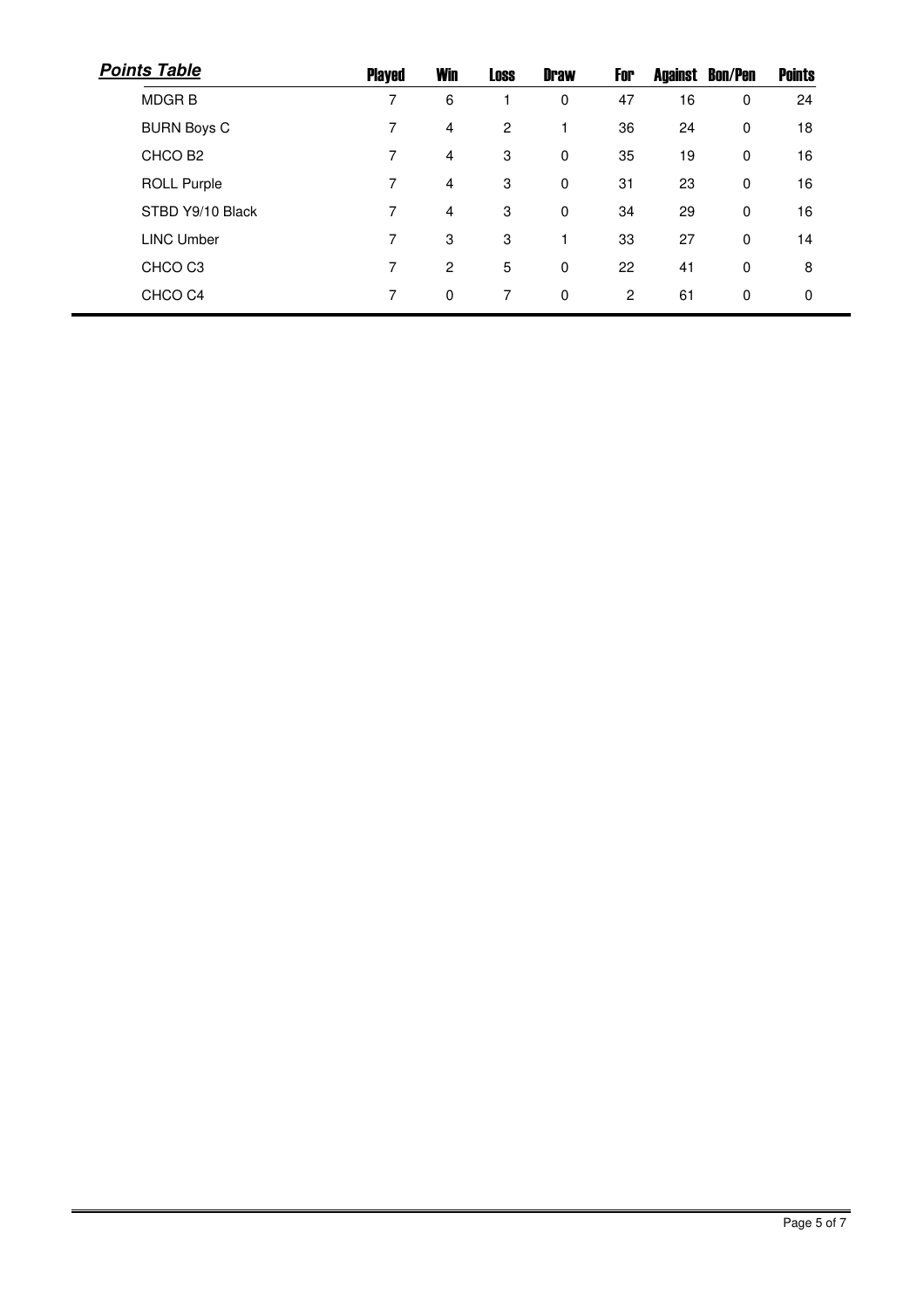## Results for C Grade Div.2 Open

|                      | <b>Teams</b>         | Note | <b>Winner</b>        | <b>Score</b> |
|----------------------|----------------------|------|----------------------|--------------|
| 09-Jun-21            |                      |      |                      |              |
| <b>ROLL White</b>    | <b>ADCS Kiwi's</b>   |      | <b>ROLL White</b>    | $9-0$        |
| CHCO <sub>C1</sub>   | <b>EMCS Blue</b>     |      | <b>EMCS Blue</b>     | $8 - 1$      |
| <b>HLCS Y9 Girls</b> | <b>HLMT Jnr Blue</b> |      | <b>HLMT Jnr Blue</b> | $8 - 1$      |
| <b>CASH Mixed</b>    | <b>HLCS Y10 Boys</b> |      | HLCS Y10 Boys        | $8 - 1$      |
| <b>ADCS Tui's</b>    | Bye                  |      |                      |              |
| 16-Jun-21            |                      |      |                      |              |
| <b>ROLL White</b>    | CHCO <sub>C1</sub>   |      | CHCO <sub>C1</sub>   | $9-0$        |
| <b>ADCS Kiwi's</b>   | <b>HLCS Y9 Girls</b> |      | <b>ADCS Kiwi's</b>   | $7-2$        |
| <b>EMCS Blue</b>     | <b>CASH Mixed</b>    |      | <b>EMCS Blue</b>     | $9 - 0$      |
| <b>HLMT Jnr Blue</b> | <b>ADCS Tui's</b>    |      | <b>HLMT Jnr Blue</b> | $7-2$        |
| HLCS Y10 Boys        | <b>CBHS</b>          |      | HLCS Y10 Boys        | $6 - 3$      |
| 30-Jun-21            |                      |      |                      |              |
| <b>HLMT Jnr Blue</b> | <b>EMCS Blue</b>     |      | <b>EMCS Blue</b>     | $4 - 2$      |
| HLCS Y10 Boys        | <b>ADCS Kiwi's</b>   |      | HLCS Y10 Boys        | $9-0$        |
| <b>ADCS Tui's</b>    | <b>ROLL White</b>    |      | <b>ROLL White</b>    | $7-2$        |
| <b>CASH Mixed</b>    | CHCO <sub>C1</sub>   |      | CHCO <sub>C1</sub>   | $8 - 1$      |
| <b>HLCS Y9 Girls</b> | <b>CBHS</b>          |      | <b>CBHS</b>          | $9-0$        |
| 07-Jul-21            |                      |      |                      |              |
| <b>HLCS Y9 Girls</b> | <b>CASH Mixed</b>    |      | <b>CASH Mixed</b>    | $9-0$        |
| CHCO <sub>C1</sub>   | <b>ADCS Tui's</b>    |      | <b>ADCS Tui's</b>    | <b>WBD</b>   |
| HLCS Y10 Boys        | <b>ROLL White</b>    |      | <b>HLCS Y10 Boys</b> | $9 - 0$      |
| <b>ADCS Kiwi's</b>   | <b>HLMT Jnr Blue</b> |      | <b>HLMT Jnr Blue</b> | $9 - 0$      |
| <b>EMCS Blue</b>     | <b>CBHS</b>          |      | <b>EMCS Blue</b>     | $6 - 3$      |
| 28-Jul-21            |                      |      |                      |              |
| <b>ADCS Tui's</b>    | <b>CASH Mixed</b>    |      | <b>CASH Mixed</b>    | $6 - 3$      |
| HLCS Y10 Boys        | <b>HLCS Y9 Girls</b> |      | HLCS Y10 Boys        | $9-0$        |
| <b>HLMT Jnr Blue</b> | CHCO <sub>C1</sub>   |      | CHCO <sub>C1</sub>   | $7 - 2$      |
| <b>EMCS Blue</b>     | <b>ROLL White</b>    |      | <b>EMCS Blue</b>     | $9-0$        |
| <b>ADCS Kiwi's</b>   | <b>CBHS</b>          |      | <b>CBHS</b>          | $9-0$        |
| 04-Aug-21            |                      |      |                      |              |
| <b>ADCS Tui's</b>    | HLCS Y10 Boys        |      | HLCS Y10 Boys        | $6-0$        |
| <b>CASH Mixed</b>    | <b>HLMT Jnr Blue</b> |      |                      |              |
| <b>EMCS Blue</b>     | <b>HLCS Y9 Girls</b> |      | <b>EMCS Blue</b>     | 9-0          |
| CHCO <sub>C1</sub>   | <b>ADCS Kiwi's</b>   |      | CHCO <sub>C1</sub>   | $9-0$        |
| <b>ROLL White</b>    | <b>CBHS</b>          |      | <b>CBHS</b>          | $7-2$        |
| <u>11-Aug-21</u>     |                      |      |                      |              |
| <b>HLMT Jnr Blue</b> | HLCS Y10 Boys        |      | <b>HLMT Jnr Blue</b> | $6 - 3$      |
| <b>EMCS Blue</b>     | <b>ADCS Tui's</b>    |      | <b>EMCS Blue</b>     | $4 - 2$      |
| <b>ADCS Kiwi's</b>   | <b>CASH Mixed</b>    |      | <b>CASH Mixed</b>    | $8 - 1$      |
| <b>ROLL White</b>    | <b>HLCS Y9 Girls</b> |      | <b>ROLL White</b>    | $9-0$        |
| CHCO C1              | <b>CBHS</b>          |      | <b>CBHS</b>          | $7 - 2$      |